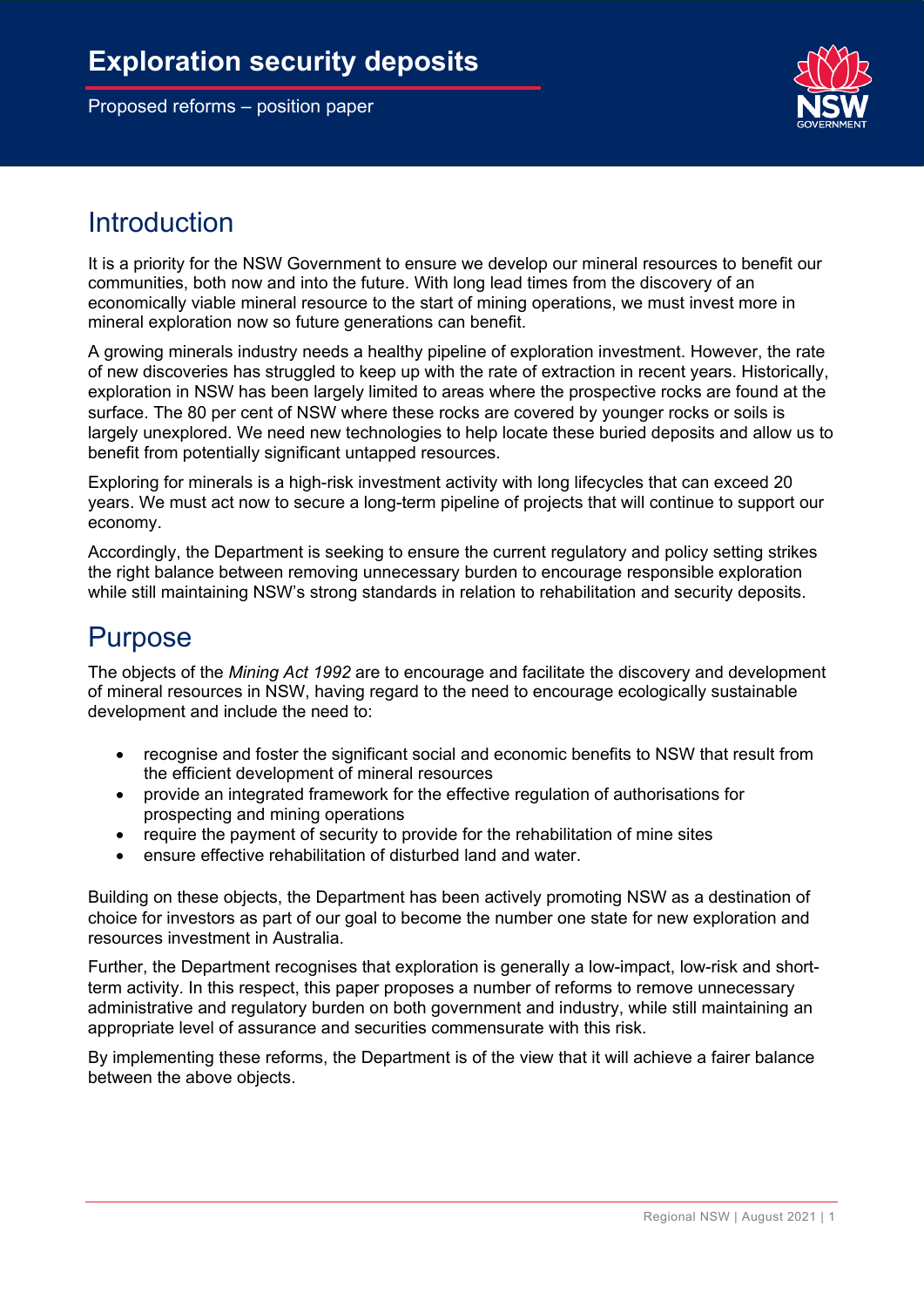

# Reduction to the \$10,000 minimum security deposit

Section 261BF of the *Mining Act 1992* specifies that security deposits cannot be less than the minimum prescribed by the Mining Regulation 2016. Clause 93 of the regulation specifies that for an exploration title, the minimum security deposit amount is \$10,0000.

Some industry participants have suggested that the lowering of the minimum deposit amount would encourage more exploration by reducing the up-front financial requirement for explorers to obtain an exploration licence. However, other industry participants have suggested that the \$10,000 minimum acts as an appropriate gateway so that only explorers with requisite finances can enter the market. It has further been suggested that a significant lowering of the required minimum may result in 'cowboys' or unqualified explorers entering the market.

The Department acknowledges that reducing financial impacts (where appropriate) can be a strong lever to encourage exploration. However, the Department believes that these levers can be more appropriately achieved through the two other reforms proposed in this paper and does not support the reduction of the \$10,000 minimum for the following reasons.

### Potential increased burden

During the past two years the Department has processed 300 activity approvals for higher impact exploration activities. Of these, 218 (73%) were assessed as resulting in a rehabilitation impact of \$10,000 or less and therefore did not require the lodgement of an increased security deposit. Explorers were immediately able to undertake the activities following the receipt of the approval.

Should the minimum be reduced, it is likely that a substantial number of these applications would result in the explorer having to lodge an increased security deposit over the reduced minimum amount. This creates significant burden on both industry and the Department in relation to increased paperwork and assessments and time delays. In this situation the explorer would not be able to undertake the exploration activities until the exploration licence document had been updated with the new security condition and the deposit paid. This could lead to substantial delays. In addition, the exploration licence holder would have to complete further forms and await assessment to seek the refund on the additional security once the approved activities had ceased.

The Department does not believe this is an effective use of its finite resources. While the Department is proposing to introduce a threshold before applying any increase (detailed below), this risk threshold would exponentially reduce if the minimum were to be reduced below \$10,000.

### Loss of landowner and community confidence

The Department is of the view that the current minimum deposit amount of \$10,000 contributes significantly to landowner and community confidence in NSW's rehabilitation framework. Some industry participants have stated that this creates a compelling talking point with landowners when negotiating land access, and it provides a significant level of assurance that they will not be left with unrehabilitated land following exploration activities.

The current amount of \$10,000 is likely viewed by these stakeholders as significant, and any reductions to this amount may not provide the same level of confidence and assurance.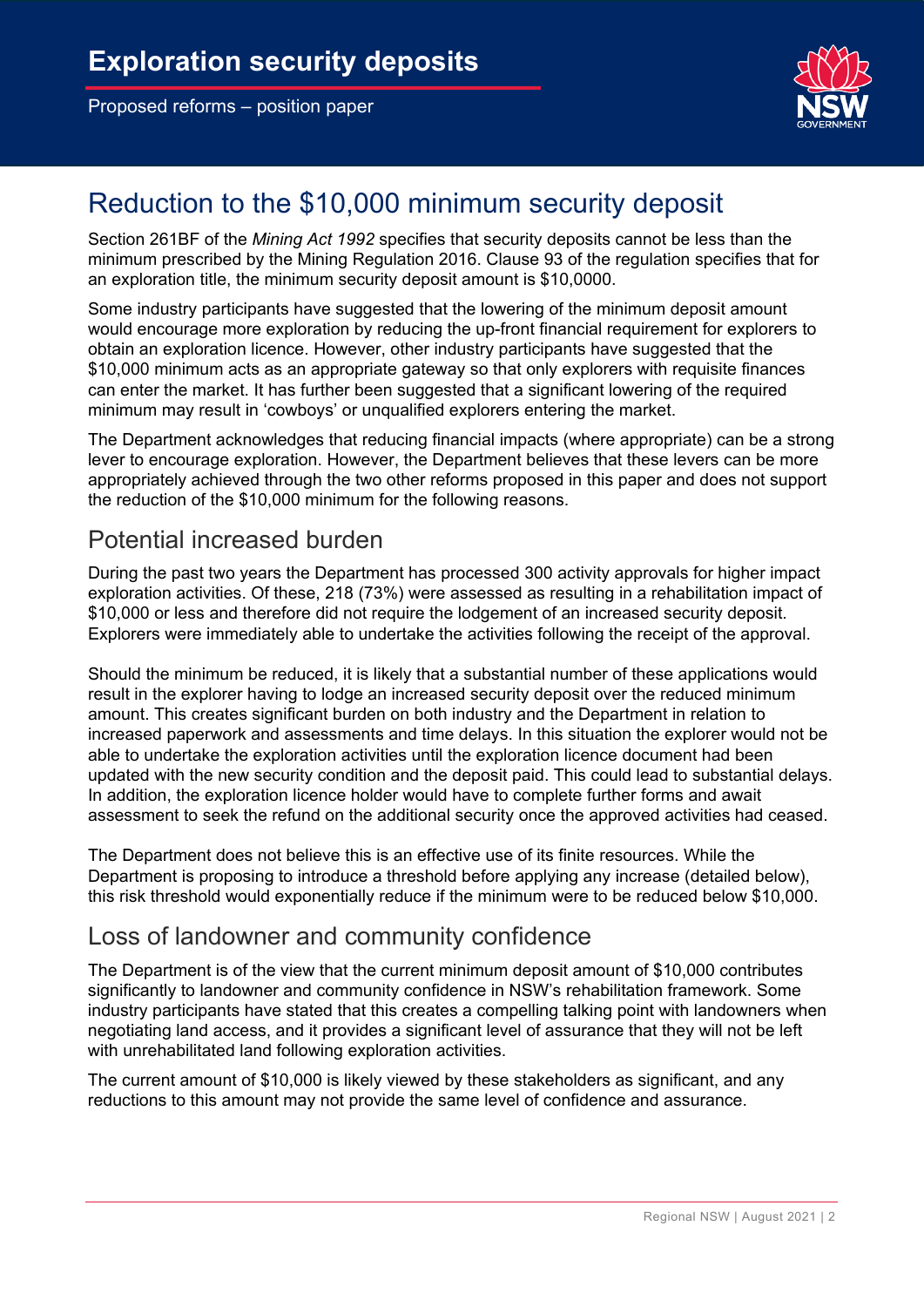

## Provides appropriate threshold for market entry

The Department agrees with some industry views that the current \$10,000 minimum creates an appropriate gateway test for companies to undertake exploration in NSW. The Department does not regard the \$10,000 as unduly onerous and would have concerns with the financial capacity of an applicant if they were unable to produce this level of surety.

However, the Department also recognises that when considering the holding of multiple titles, the cumulative impact of the \$10,000 may create unreasonable burden and is proposing the reforms to group securities below to address this issue.

# Additional security not required for increases within threshold

The Department has processed 300 activity approvals for higher impact exploration activities during the past two years. As detailed earlier, 218 (73%) resulted in no increases to the required security to be lodged. The remainder resulted in the following increases:

| <b>Increase</b>     | # applications |
|---------------------|----------------|
| $$10,001 - $20,000$ | 44             |
| $$20,001 - $30,000$ | 9              |
| $$30,001 - $40,000$ | 10             |
| $$40,000 - $50,000$ | 4              |
| $$50,001 - $90,000$ | 5              |

Assessing these applications and applying an increased security creates significant additional work for both industry and the Department and leads to delays in explorers being able to undertake the exploration activities.

While most of the above applications only resulted in a very minor increase in the security deposit required, the assessment and processing of these applications can take anywhere from 2 to 8 hours depending on the level of detail, complexity and information provided. Notably, at the upper end, this resource expenditure is commensurate with the time spend assessing a high-risk mine that has a 21-year mining lease life and security in excess of \$100 million. Further resources have to then be expended in updating exploration licence documents and ensuring the appropriate lodgement of funds. This resource impost is then repeated, in some cases only weeks later, when the explorer seeks to have the security refunded.

Industry faces the same administrative burden in preparing the appropriate paperwork and securing and lodging funds. More importantly, these processes normally add weeks, if not months, to the process and during which time they are unable to undertake the exploration activities. This can create knock-on impacts in terms of securing the required equipment (e.g. drill rigs), technical expertise and land access if there is not an appropriate level of certainty for when the approval process will be completed.

To address these issues, the Department is proposing to introduce a threshold whereby an exploration licence holder does need to lodge an increased security in the following circumstances:

1. The Department currently holds the minimum \$10,000 deposit.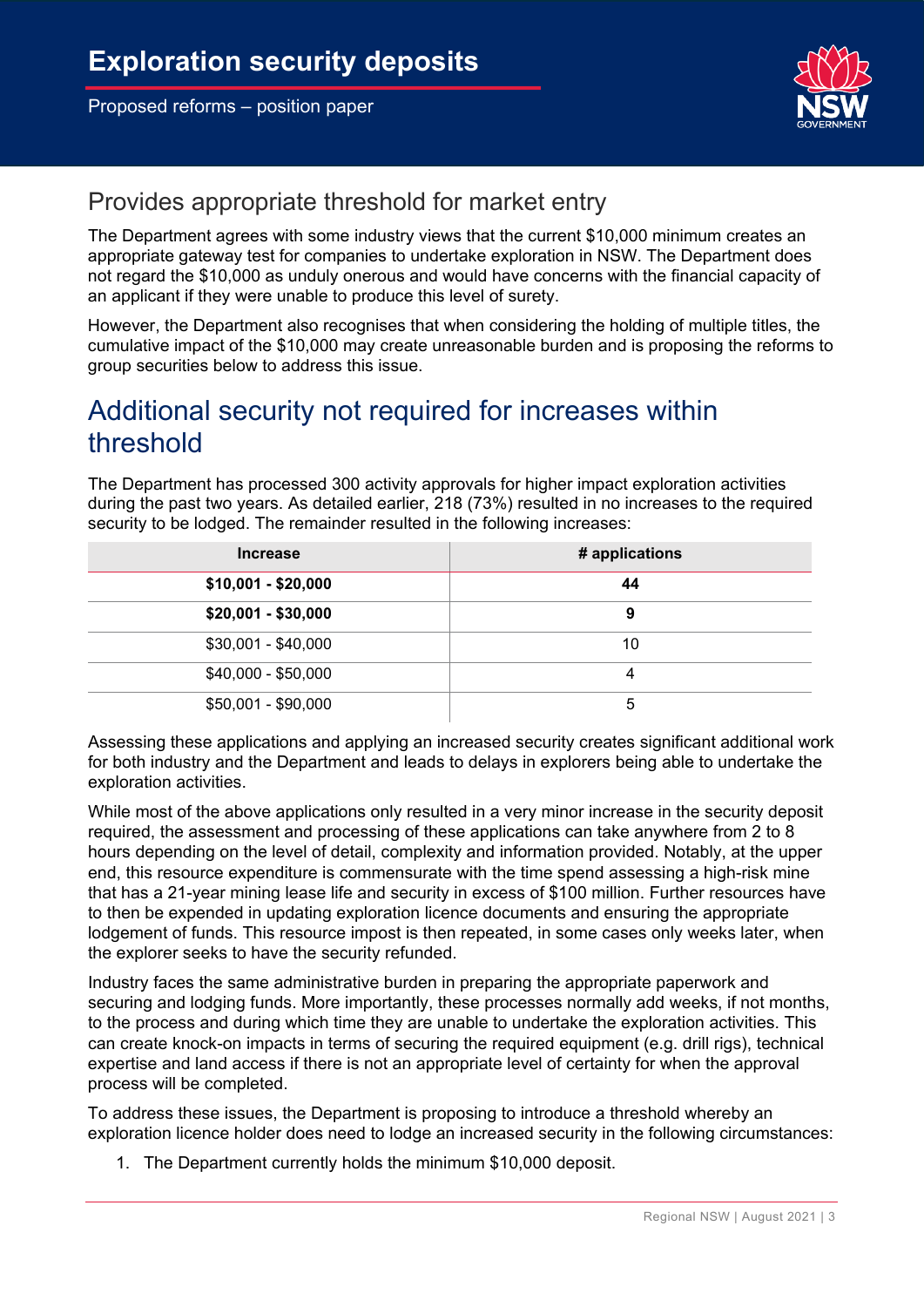

- 2. The proposed activity will not result in rehabilitation obligations exceeding \$30,000.
- 3. There are no compliance or rehabilitation concerns in relation to the licence.

Therefore, using the above statistics, exploration licence holders would not be required to lodge an additional security in respect of 53 applications.

The Department will give effect to this policy position by publishing a Ministerial guideline. Under section 261BC(10) of the *Mining Act 1992*, the Resources Regulator (as a delegate of the Secretary) in exercising its functions in relation to assessing security deposits is to have regard to any guidelines approved by the Minister.

#### Low risk

The Department is of the view that the introduction of a threshold presents a very low risk.

Under the proposed threshold, the maximum single risk exposure for the Department would be \$20,000. Notably, the Department currently holds about \$3.3 billion in security deposits with the single largest security being \$260 million.

Of significance, the Department has never called upon a security deposit for an exploration licence. This risk exposure is well within the Department's risk tolerance, particularly when considered against:

- the level of burden that these processes create for both government and industry
- the enforcement tools available
- the range of penalties that apply for non-compliance.

#### Security deposits are a last resort

The Resources Regulator has a range of tools to ensure that appropriate rehabilitation is carried out. These tools include:

- strict conditions and activity approval requirements on exploration licences
- the power to issue enforceable directions under section 240
- penalty notices and prosecutions
- court orders to undertake rehabilitation, pay the cost of rehabilitation, and pay investigation costs or legal costs.

It is only after all these avenues had been exhausted that the Department would seek to access the security deposit, if still required.

The Department is of the view that these tools provide an effective mechanism and is demonstrated by the fact the has never been a need to call upon a security deposit for an exploration licence.

### Strict enforcement approach

The Department is of the view that a strict enforcement approach provides a more effective deterrent to exploration licence holders not completing their rehabilitation works than holding the full security amount.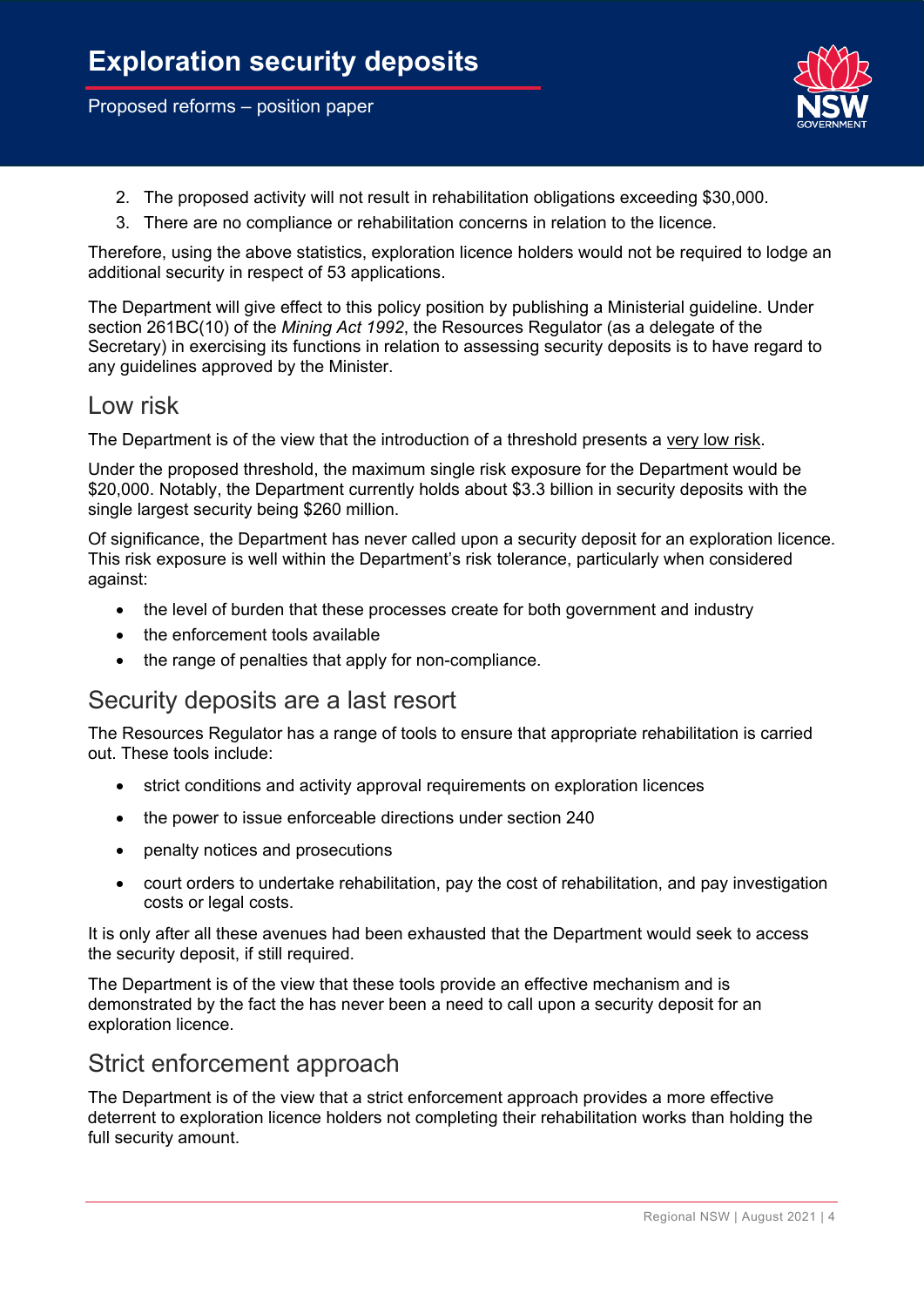

In addition to the tools above, the Resources Regulator would actively pursue executive liability offences against all relevant persons (in addition to a company) in the event that an exploration licence holder failed to meet their rehabilitation requirements.

In these circumstances directors and other executives face potential maximum fines of \$220,000 and further penalties of \$22,000 per day that the rehabilitation remains unfulfilled. For companies, potential maximum fines of \$1.1 million and further penalties of \$110,000 per day may apply.

### Fines and penalties hypothecated and can be used for rehabilitation

All fines and penalties issues by the Resources Regulator are hypothecated back to the Resources Regulator.

For the 2019-20 period these fines totalled in excess of \$125,000. In the unlikely event that the Department was required to access funds to undertake rehabilitation works, it would access these funds to meet any shortfall arising from the threshold policy.

## Reducing minimum amount for group securities

Section 261BC of the *Mining Act 1992* allows for the lodgement of a group security (i.e. where an explorer holds multiple titles, they can lodge one security deposit which covers all the nominated tenures).

However, section 261BC(7) of the *Mining Act 1992* specifies that minimum cannot be less than the sum of the minimum for each individual title. This means that, as an example, where an explorer holds 10 titles, the group security cannot be less than \$100,000. This creates little incentive for explorers to lodge a group security and the Department understands that prior to 2015, the group security framework provided for a tiered reduction (per title) as the cumulative total increased.

The Department is proposing to introduce a revised group security framework whereby the group security cannot be less than:

- 50% of the sum of the minimum deposit for each of the affected exploration licences, or
- the calculated actual rehabilitation costs across all the affected exploration licences, whichever is the greater.

The Department notes that section 261E of the *Mining Act 1992* enables the Minister (or delegate) to provide less by way of a security deposit if the holder has received notice from the Minister that the security deposit that is required to be provided under the exploration licence is 'taken' to have been provided, based on a security deposit already provided by the holder in relation to another exploration held by that same holder. The Department will seek amendments to section 261BC of the Act to formalise the above changes.

### Negligible risk

The Department is of the view that the introduction of the above changes presents a negligible risk as at all times the Department would continue to hold a security that would cover the full cost of the actual disturbance across the exploration licences.

### Appropriate level of cumulative minimum still required

In order to continue to provide community and landowner confidence in the rehabilitation and security framework, the Department is of the view that there still needs to be an appropriate